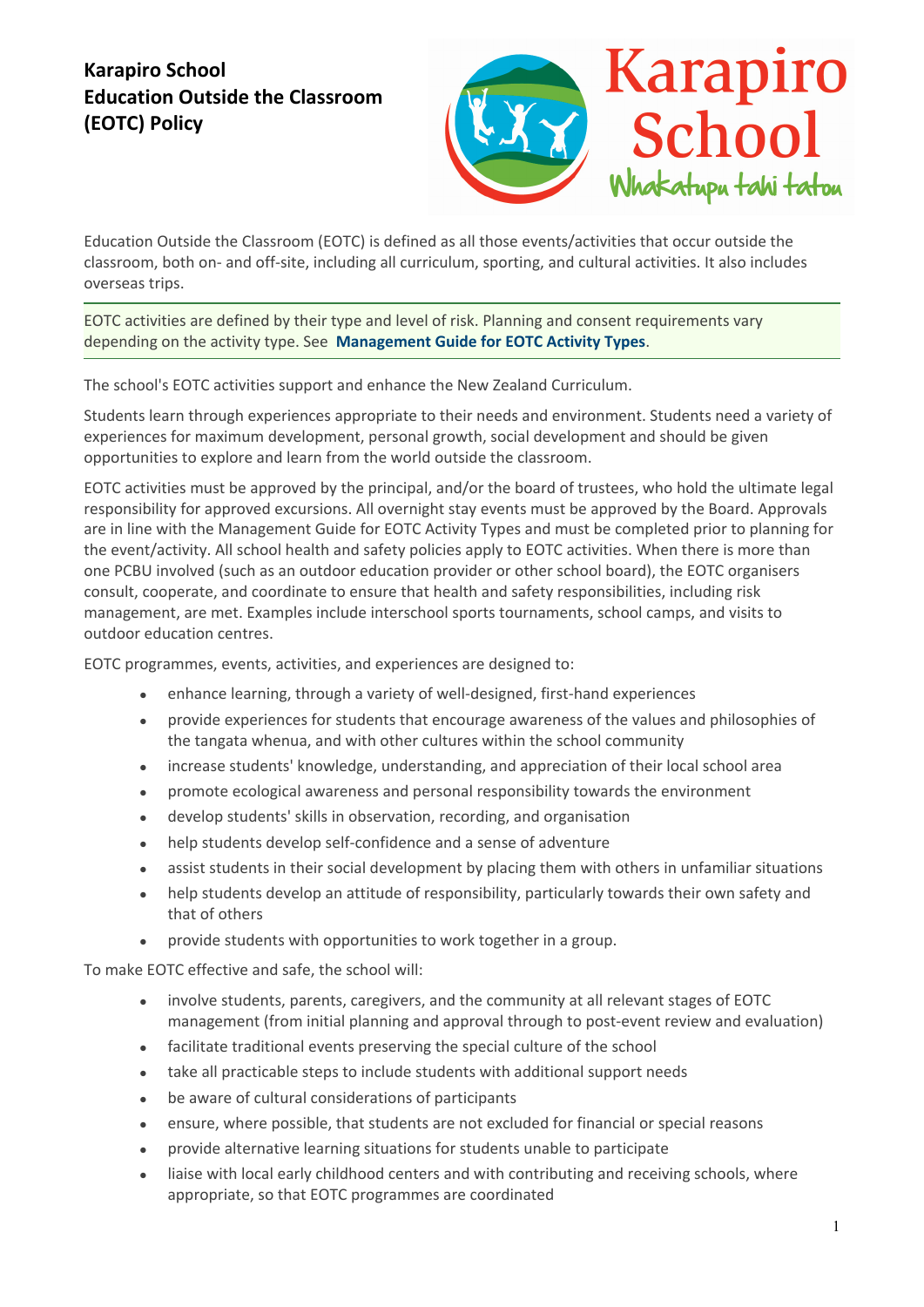- follow Ministry of Education regulations and guidelines on safety and supervision, risk management, leadership, and legal requirements
- ensure adequate ongoing training for all staff involved in EOTC, including support staff attending approved workshops, seminars, courses and training, and assessment schemes.

Taking children out of the school environment can provide them with life-changing experiences which they will remember for the rest of their lives. It can also put them at risk and into unfamiliar situations. Careful planning and preparation is needed to minimise risks and make the activity a positive experience for each student.

## **Legislation**

- **crimes Act 1961**
- **•** Children, Young Persons, and Their Families Act 1989
- **•** Health and Safety at Work Act 2015
- **•** Accident Compensation Act 2001
- **Education Act 1989**

## **Resources**

- x TKI: **EOTC Guidelines**
- x Sport New Zealand: **Outdoor Activities Guidelines for Leaders**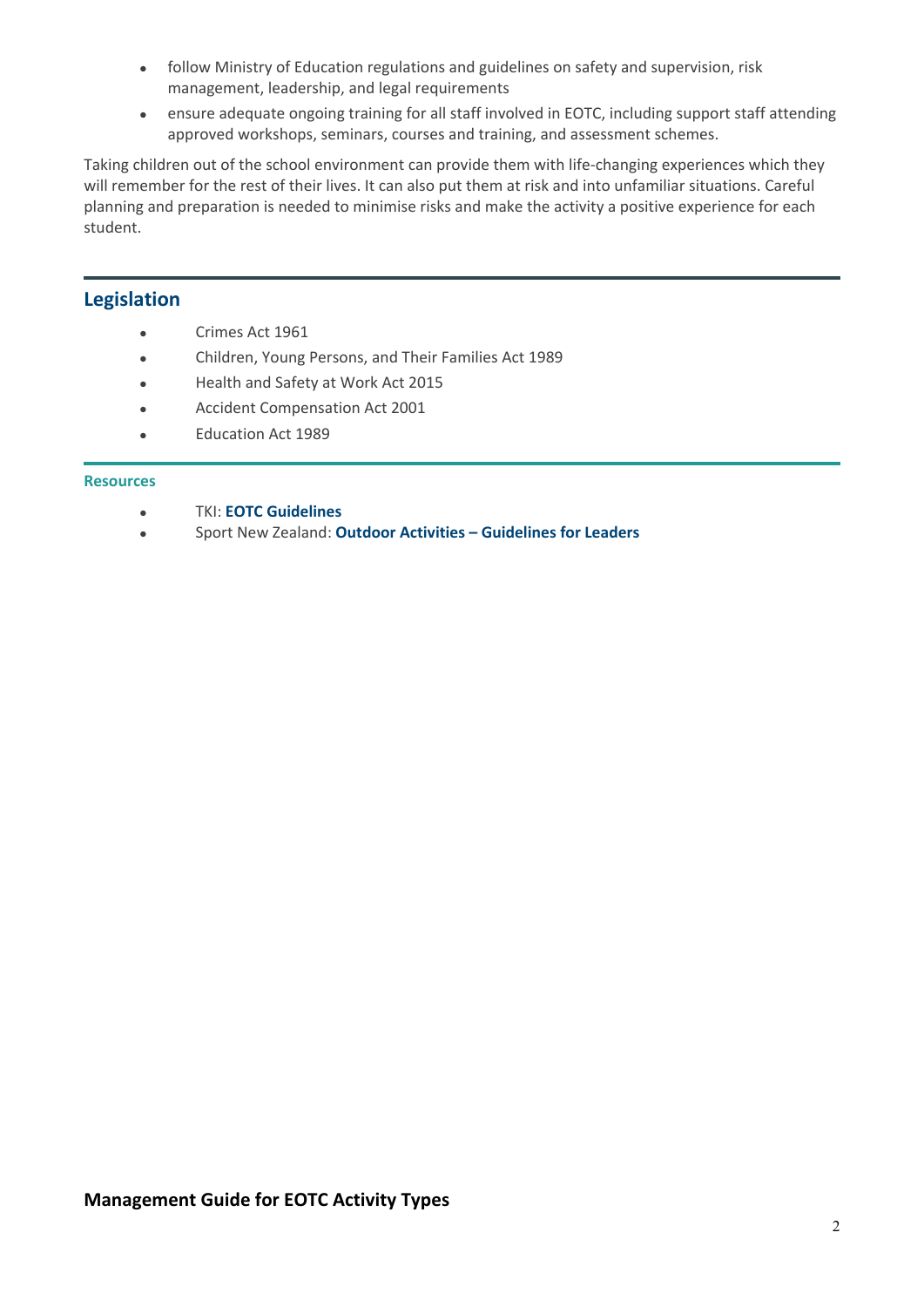This table is based around the Ministry of Education **EOTC Guidelines 2016: Bringing the Curriculum Alive.** It has been refined to the needs of Karapiro School

|   | <b>Activity Type</b>                                                                | <b>Description</b><br>(Examples indicative<br>only)                                                                                                                                                                      | <b>Approval</b>                                  | <b>Parental</b><br><b>Consent</b>                     | <b>Risk Management and Planning</b>                                                                                                                                                                                 |
|---|-------------------------------------------------------------------------------------|--------------------------------------------------------------------------------------------------------------------------------------------------------------------------------------------------------------------------|--------------------------------------------------|-------------------------------------------------------|---------------------------------------------------------------------------------------------------------------------------------------------------------------------------------------------------------------------|
| A | On site $-$<br><b>Within the</b><br>school grounds e.g. sports day,                 | (i) Lower risk<br>environments<br>horticulture, adventure-<br>based learning<br>activities, painting<br>murals, measuring for<br>mathematics.                                                                            | <b>None</b><br>required                          | <b>None</b><br>required                               | Current health information<br>Usual lesson planning                                                                                                                                                                 |
|   |                                                                                     | (ii) Higher risk<br>environments<br>e.g. school pool or<br>climbing wall.                                                                                                                                                | <b>Management Blanket</b>                        | consent                                               | • Current health information<br>Usual lesson planning or generic<br>$\bullet$<br>SAP, RAMS, or similar form.                                                                                                        |
|   |                                                                                     |                                                                                                                                                                                                                          |                                                  |                                                       |                                                                                                                                                                                                                     |
| B | Off site $-$<br>Short visits in<br>the local<br>community<br>within school<br>hours | (i) Lower risk<br>environments<br>e.g. museum, art<br>gallery, botanic<br>gardens, sports and<br>recreation events.                                                                                                      | <b>Management None or</b>                        | blanket<br>consent<br>(school<br>decision)            | Current health information<br>Generic SAP or RAMS or similar<br>form (used by all staff).<br>Y0-3 1:6 ratio<br>Y4-6 1:10 ratio                                                                                      |
|   |                                                                                     | (ii) Higher risk<br>environments<br>e.g. aquatic<br>environments (river,<br>beach).                                                                                                                                      | <b>Principal and Separate or</b><br><b>Board</b> | blanket<br>consent<br>(school<br>decision)            | Current health information<br>$\bullet$<br>Generic SAP or RAMS or<br>$\bullet$<br>similar form.<br>Y0-3 1:2 ratio<br>Y4-6 1:4 ratio                                                                                 |
|   |                                                                                     |                                                                                                                                                                                                                          |                                                  |                                                       |                                                                                                                                                                                                                     |
| C | Off site $-$ day<br>trips, which<br>extend out of<br>school hours                   | (i) Lower risk<br>environments - lower<br>technical skills required<br>e.g. farm visit; day hike<br>in local park or bush;<br>city visit; train, bus or<br>ferry trip; swimming.                                         | <b>Principal</b>                                 | None or<br>blanket<br>consent<br>(school<br>decision) | Current health information<br>Generic SAP or RAMS or<br>similar form.<br>Y0-3 1:3 ratio<br>$\bullet$<br>Y4-6 1:6 ratio                                                                                              |
|   |                                                                                     | (ii) Higher risk<br>environments - higher<br>technical skills required<br>e.g. skiing, waka ama,<br>rock climbing, abseiling,<br>swimming in natural<br>environments (beach,<br>river), sailing, kyaking,<br>high ropes. | <b>Principal and Separate</b><br><b>Board</b>    | consent and<br>risk<br>disclosure                     | Current health information<br>$\bullet$<br>Specific SAP, RAMS, or<br>$\bullet$<br>similar form.<br>Other forms as appropriate.<br>$\bullet$<br>Y0-3 1:2 ratio<br>Y4-6 1:4 ratio<br><b>Suitably Qualified Leader</b> |